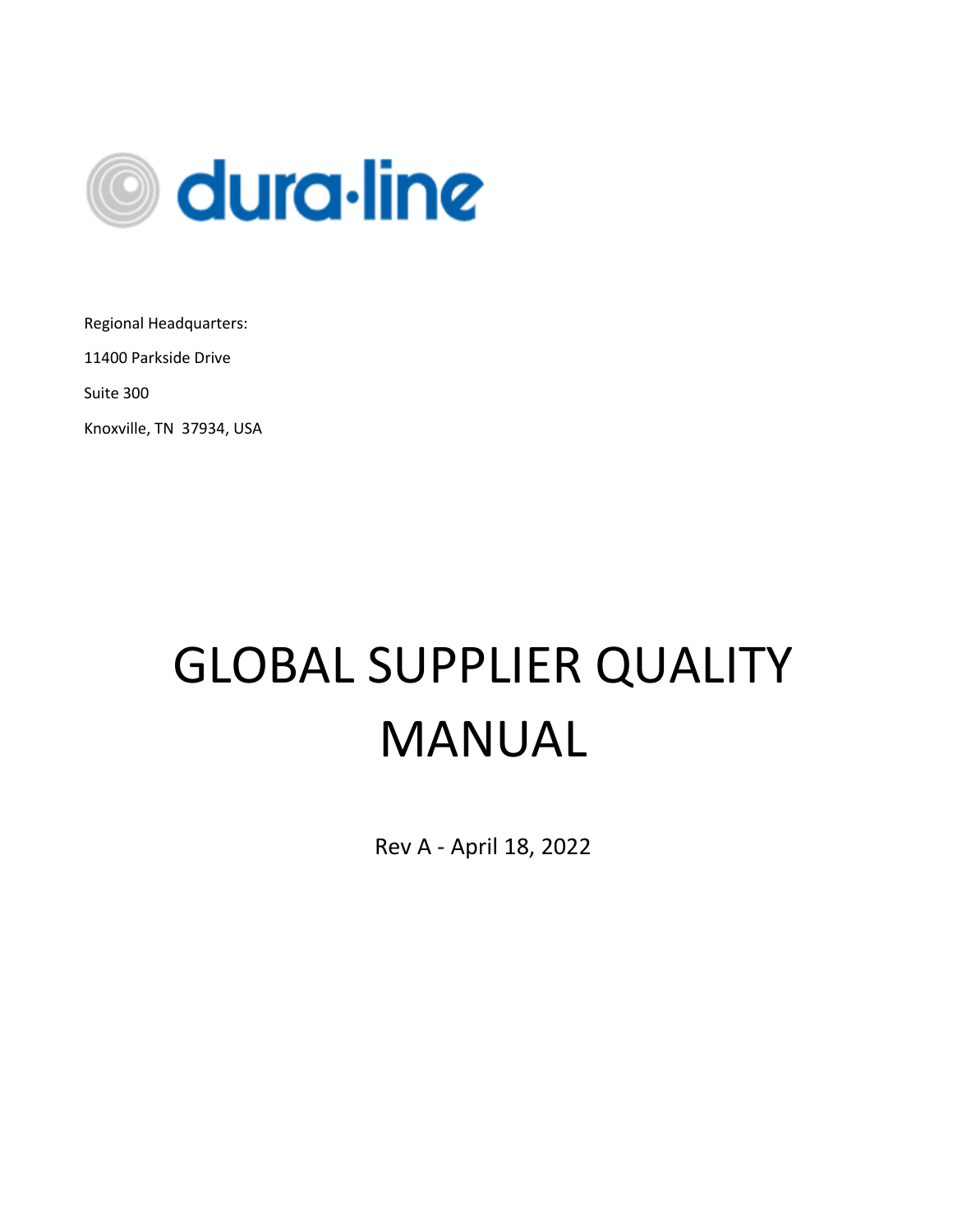

# **Table of Contents**

#### **1.0 Overview**

- 1.1 Introduction
- 1.2 Purpose
- 1.3 Scope
- 1.4 Responsibilities
- 1.5 Compliance with Laws and Regulations
- 1.6 Receipt & Acceptance of SQM Content

#### **2.0 Key Quality Requirements**

- 2.1 Quality Management System Requirements
- 2.2 Traceability Requirements
- 2.3 Record Retention Requirements

### **3.0 Supplier Approval / Qualification**

- 3.1 New Supplier Qualification
- 3.2 Supplier Site Evaluation

#### **4.0 Part Approval**

- 4.1 Production Part Approval Process (PPAP)
- 4.2 First Article Inspection

#### **5.0 Corrective Action**

- 5.1 Non-Conformance
- 5.2 Supplier Response
- 5.3 Cost Recovery

#### **6.0 Supplier Deviation Request**

#### **7.0 Change Control**

#### **8.0 Packaging, Labeling, & Handling**

- 8.1 Packaging & Handling
- 8.2 Labeling
- 8.3 Documentation
- 8.4 Shelf-Life Material

#### **9.0 Tier Supplier Management**

#### **10.0 Supplier Performance**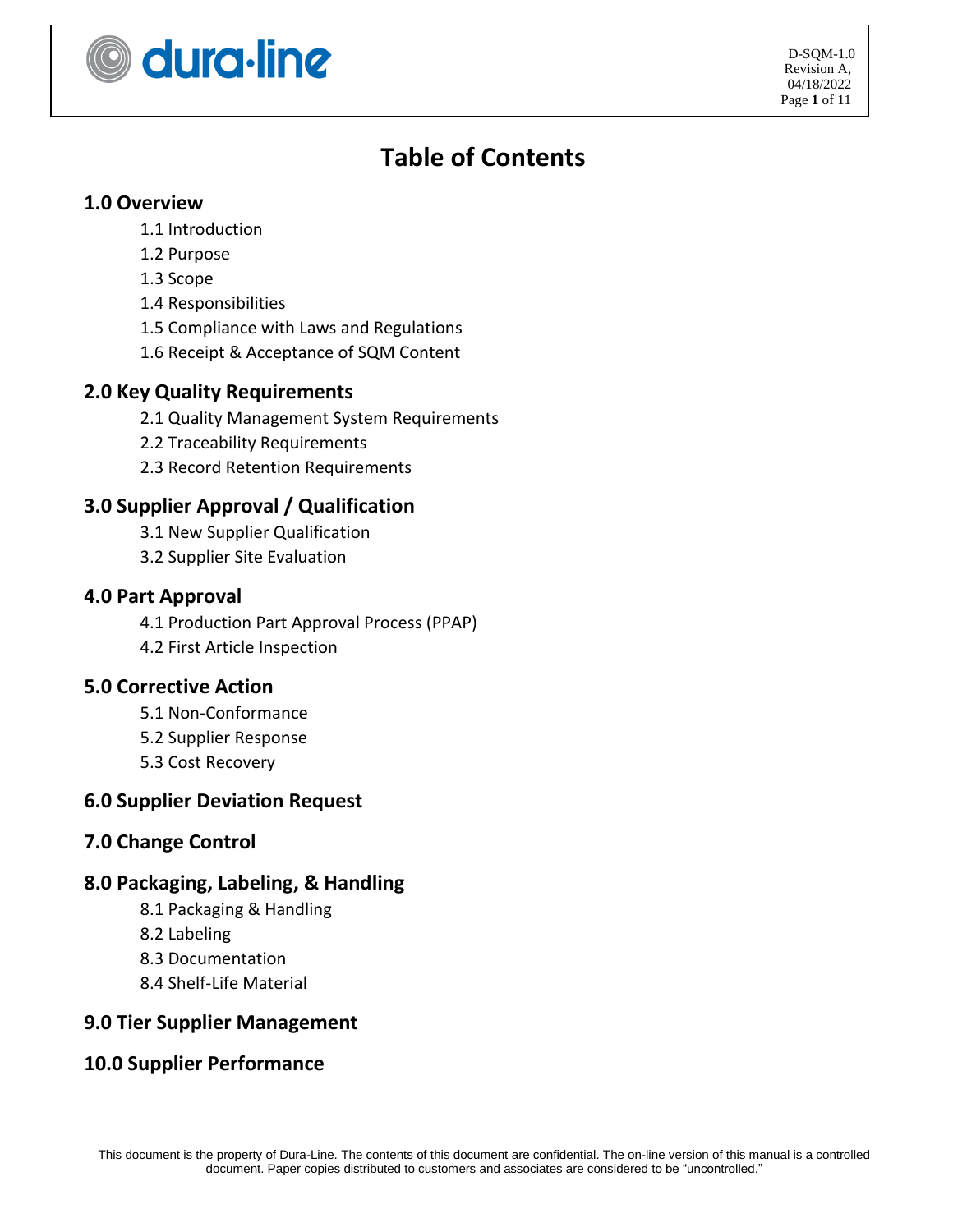

# **Section 1.0 - Overview**

# **1.1 Introduction**

Dura-Line LLC, a member of Orbia family of companies, is headquartered in Knoxville, TN. Dura-Line designs and manufactures plastic pipes and accessories for customers in the telecom, power utility, and electrical markets. With locations in the United States, Canada, and world-wide, the company serves customer's needs worldwide. Our goal is to set the standard for quality for plastic pipes/conduit and accessories.

#### **Dura-Line Quality Policy**

All Dura-Line associates are committed to provide the best quality products, on time, supported by excellent service, that meets or exceed requirements and expectations. Focusing on continual improvement and customer satisfaction, we will maintain the highest standards in our industry.

Suppliers are considered as an integral part of the business. The capabilities of our suppliers support the fulfillment of the Dura-Line mission and the achievement of company objectives. Relationships with our suppliers are built on total quality guiding principles and practices to achieve the best performance, delivery, service, and total cost. As such, all suppliers must abide by the policies set forth in the Global Supplier Quality Manual (SQM).

# **1.2 Purpose**

The purpose of this Global Supplier Quality Manual (SQM) is to define the Procurement and Quality requirements necessary to ensure a successful partnership between Dura-Line and its suppliers. In addition to the requirements documented throughout this manual, the supplier agrees to the following:

- Supplier must provide defect-free products that meet design requirements and/or standards.
- Supplier must provide products that meet 100% on-time delivery.
- Supplier must comply with all applicable federal, state, and local regulations as well as Dura-Line Supplier Code of Conduct and Orbia Code of Ethics.

### **1.3 Scope**

This SQM establishes the minimum quality requirements for all suppliers of production materials and products to Dura-Line. The requirements within this manual are provided as a supplement to, and do not replace or alter the terms and conditions within the Dura-Line supply and purchasing documentation, engineering drawings and/or specifications. Suppliers must ensure that their sub-tier suppliers also agree to comply with the SQM.

The SQM establishes general policy; however, when needed, suppliers may obtain additional information from the Global Procurement contact(s). All questions or additional information needed regarding Quality related items,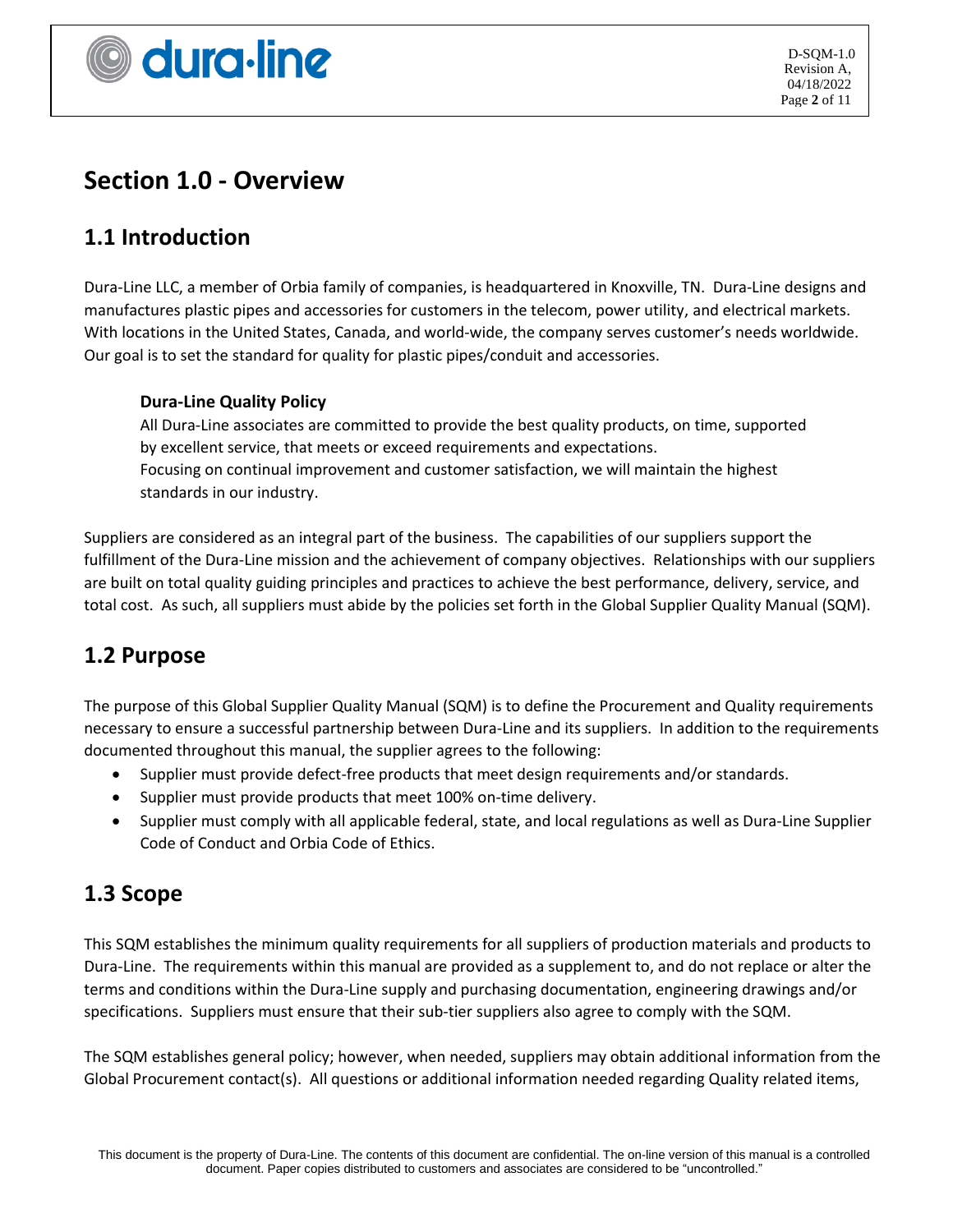

D-SQM-1.0 Revision A, 04/18/2022 Page **3** of 11

should be directed to the Supplier Quality contact(s). If conflicting interpretation arise, this order of precedence applies:

- Supply and Purchase Agreement
- Specification or Drawing
- SQM

### **1.4 Responsibilities**

The Dura-Line Procurement and Supplier Quality departments are responsible for the SQM implementation and have authority to ensure all suppliers meet and fulfill requirements.

Suppliers are responsible for ensuring that products provided to Dura-Line meet design requirements and/or standards and assume full responsibility for the quality of the products delivered to Dura-Line. Approval and verification by Dura-Line of supplier's facilities, systems, records and product does not absolve the supplier of the responsibility to provide Dura-Line with conforming product, nor shall it preclude subsequent rejection by Dura-Line's customer. Conforming product is defined as product that conforms with the specific Supply and Purchase Agreement and/or Purchase Order, Drawing and/or Specification, and this SQM.

### **1.5 Compliance with Laws and Regulations**

Dura-Line does business throughout the world. The supplier must recognize that Dura-Line's obligations and requirements extend to all countries where Dura-Line does business and that in some cases Dura-Line and its suppliers are required to conduct business in accordance with the laws of other countries in which Dura-Line operates. The supplier must comply with all applicable laws, rules and regulations relevant to the manufacture, import, supply and delivery of any goods and the provision of any services. Such laws, rules and regulations shall include (but not be limited to) those concerning anti-bribery, anti-corruption, export controls, modern slavery, conflict minerals, and supply chain security. The supplier must maintain adequate policies and procedures to ensure such compliance by its representatives, sub-contractors and own suppliers. Without prejudice to the foregoing part of this paragraph, the supplier must at all times comply with the Orbia Code of Ethics (available at [www.orbia.com\)](https://eur03.safelinks.protection.outlook.com/?url=http%3A%2F%2Fwww.orbia.com%2F&data=04%7C01%7CCandace.Vance%40duraline.com%7C734fcd182f5a44c4e44808da18c3b712%7Cfad75a54a3234cd08e516a8d57035aa8%7C0%7C0%7C637849526110604894%7CUnknown%7CTWFpbGZsb3d8eyJWIjoiMC4wLjAwMDAiLCJQIjoiV2luMzIiLCJBTiI6Ik1haWwiLCJXVCI6Mn0%3D%7C3000&sdata=EeL5SDs88VXlAbG3DgUPKV52umYHtBqR8ADl9TwV1WU%3D&reserved=0) and Dura-Line's Supplier Code of Conduct (as provided to the supplier in writing from time to time).

### **1.6 Receipt & Acceptance of SQM Content**

Prior to receiving an order from Dura-Line, all suppliers must read the SQM and confirm agreement they will comply with its content and requirements.

The manual may be updated periodically by Dura-Line. To verify revision level or obtain latest version of this document, contact the Dura-Line Supplier Quality representative or Procurement representative. Suppliers are responsible for obtaining and using the current revision of this document. Should a supplier be unable to comply with any revision, the supplier shall immediately notify Dura-Line in writing of the reason.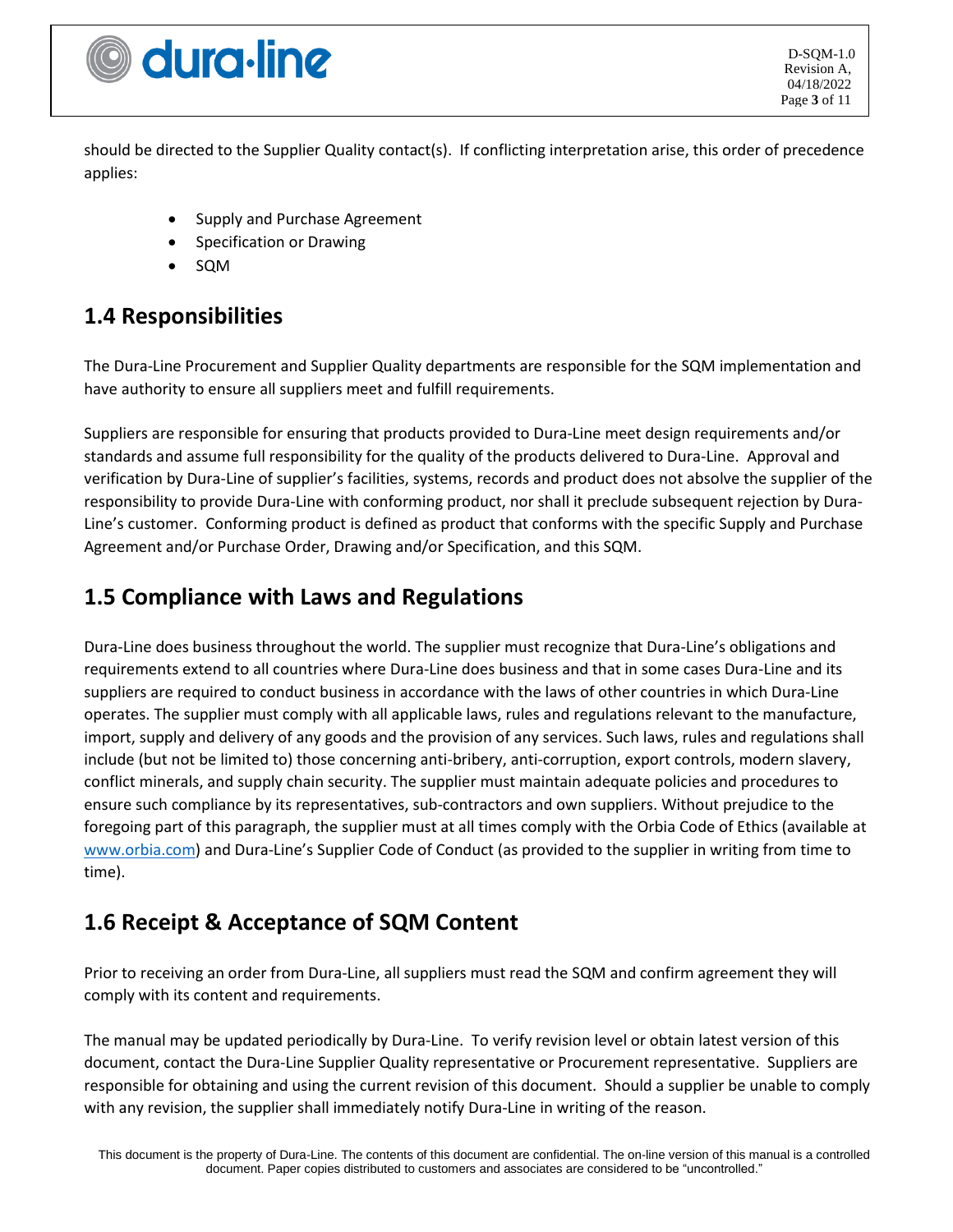

# **Section 2.0 – Key Quality Requirements**

### **2.1 Quality Management System Requirements**

Suppliers shall establish and maintain a Quality Management System (QMS) which is ISO9001 registered (preferred), compliant with ISO9001 or a QMS that is agreed upon by Dura-Line. All suppliers must complete and submit a Dura-Line Supplier Quality System Survey report and provide a copy of their Quality Manual if requested. A site audit may be required prior to awarding business and/or throughout the relationship between Dura-Line and its suppliers.

Third-party certifications shall be from an accredited certification body. The supplier shall notify the Dura-Line Supplier Quality representative or Procurement representative immediately of any change in scope, update, withdrawal or disapproval of its third-party certification. A change in supplier name, ownership, or facility location is subject to review by Dura-Line.

### **2.2 Traceability Requirements**

Suppliers shall ensure that products are traceable to raw materials or components used in the manufacturing process, production operation, date of manufacture, revision level (if applicable) and records of evaluation of conformance. All product shipped to Dura-Line shall always have positive identification to address traceability via lot numbers, date codes or other means as applicable.

### **2.3 Record Retention Requirements**

Process Control, Product Control, and Quality records shall be maintained so they remain legible and are available for review upon request. Records shall include accurate, updated, and complete quality data. Retention of Material Safety Data Sheets (MSDS), certificates of analysis, process documentation, first article inspection reports, test results and other information as applicable is required. Records shall be maintained for a minimum of seven (7) calendar years, or per the accepted industry standard requirements, whichever is greater. Records of non-production materials and services shall be maintained for a minimum of three (3) calendar years, or per the accepted industry standard requirements, whichever is greater.

# **Section 3.0 – Supplier Approval / Qualification**

# **3.1 New Supplier Qualification**

Dura-Line's Supplier Evaluation Team, consisting of a representative from Procurement, Quality, Finance and Engineering (if applicable), will evaluate all new suppliers. All new potential suppliers will be required to submit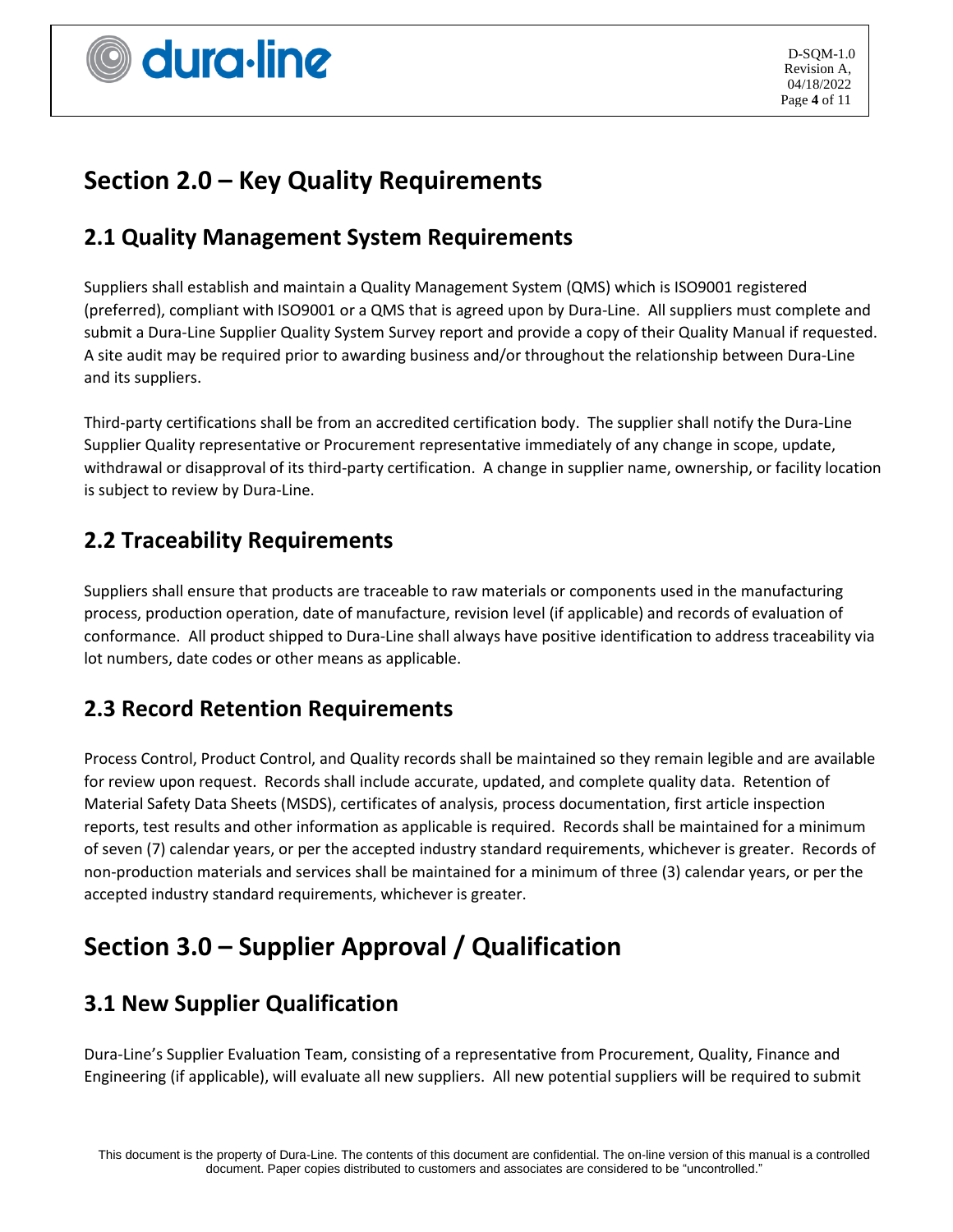

D-SQM-1.0 Revision A, 04/18/2022 Page **5** of 11

documentation as defined in the Global Procurement Policy. Additionally, the supplier may be required to submit any or all of the following items:

- Supplier Quality System Survey
- Quality Manual and/or industry certification(s)
- Supplier On-Boarding Audit

Along with a business and quality system assessment, the candidate supplier may also be subjected to an onsite supplier evaluation/audit to assess supplier effectiveness in key functional areas such as procurement, engineering, manufacturing, and quality.

Based on the favorable evaluation of the above information, a supplier can be listed as approved and added to Dura-Line's Approved Supplier List. Purchasing, Quality and/or Engineering team members will work with the supplier to facilitate the specific qualification requirements for materials or components (see Part Approval section).

### **3.2 Supplier Site Evaluation**

Dura-Line reserves the right to perform initial and/or periodic on-site audit of the supplier's facility, quality systems, records, and product ready for shipment. The supplier's personnel, gauging, and test facilities shall be made available as required for the evaluation.

# **Section 4.0 – Part Approval**

- a) Parts, components and/or material being sourced must be approved for production by Dura-Line. It is the supplier's responsibility to meet all design requirements and/or standards.
- b) Suppliers are not authorized to begin shipment of production quality material to Dura-Line prior to part/process approval. Small quantities of parts for engineering testing and sample needs are the only exception to this requirement.
- c) A drawing/specification review will be conducted prior to the production part approval process.
- d) Part approval requirements are at the discretion of Dura-Line.
- e) Part approval process shall be performed on the first production unit as well as any subsequent revisions to the part.

# **4.1 Production Part Approval Process (PPAP)**

The Production Part Approval Process (PPAP) certifies that suppliers can consistently and repeatedly produce product that meets all requirements. A PPAP contains many of the following: First Article Inspection, Process Flow Diagram, Control Plan, Capability Studies, PFMEA, functional test results, material test results, etc.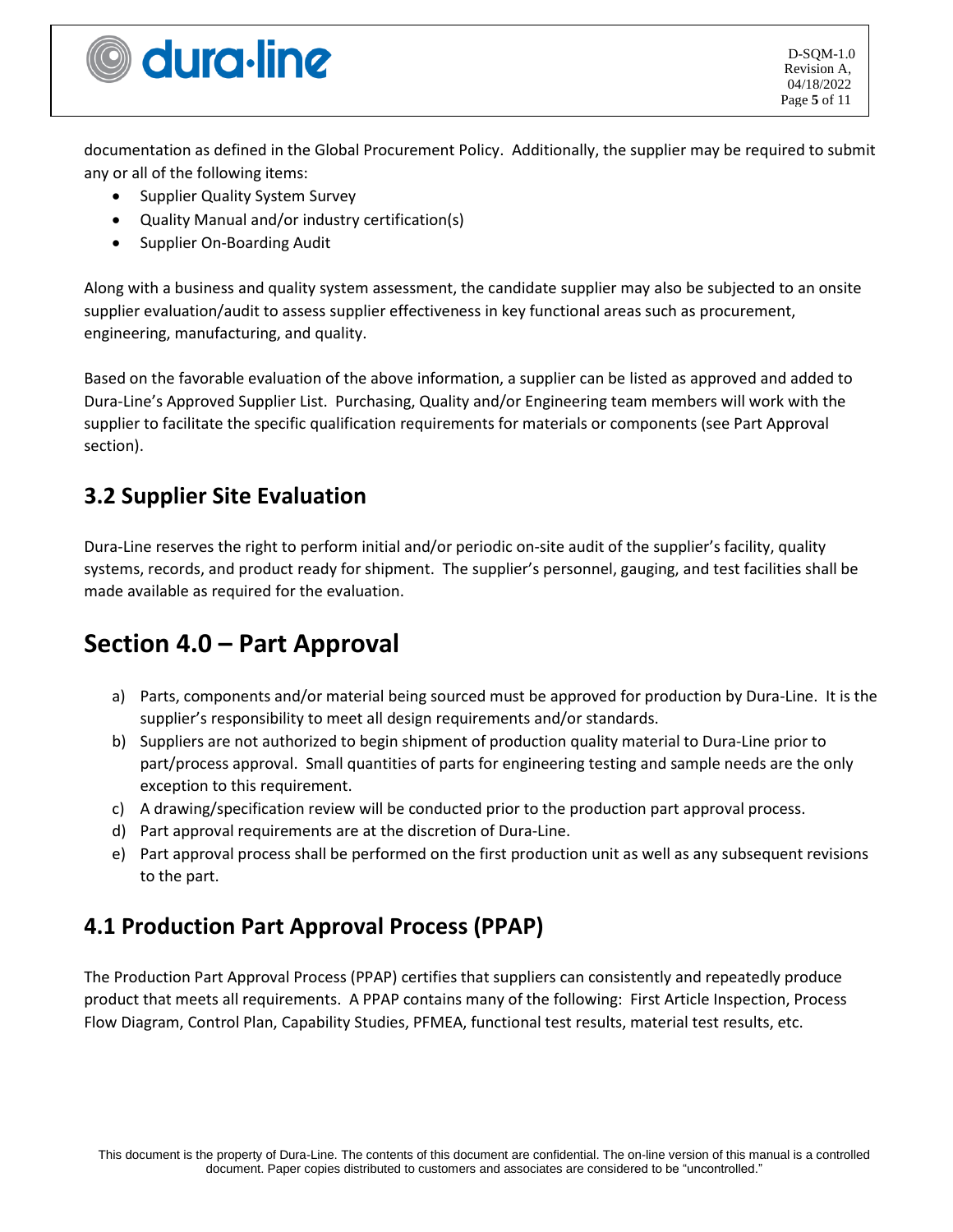

D-SQM-1.0 Revision A, 04/18/2022 Page **6** of 11

Dura-Line will determine which PPAP requirements will be required to be submitted for review. All documentation shall be delivered electronically to the Supplier Quality representative for review. In most cases, a First Article Inspection will be the only PPAP requirement.

# **4.2 First Article Inspection**

- a) First article inspection report shall be submitted utilizing the first production run unit.
- b) The first article inspection report shall include the following:
	- i. part number,
	- ii. revision level,
	- iii. supplier name,
	- iv. date of inspection,
	- v. dimensional / specification characteristics,
	- vi. drawing zone (if applicable),
	- vii. measurement tool identification,
	- viii. results of actual measurements,
	- ix. indication of inspection status (ie  $-$  pass, fail),
	- x. purchase order number,
	- xi. overall approval status,
	- xii. approved person's signature, title, and date.
	- xiii. a "ballooned" drawing (if applicable) shall be provided for all drawings greater than 20 reportable dimensions
- c) Supporting documentation such as certificates of conformance for materials or special processes shall be included with the First article package.
- d) All documentation shall be delivered electronically to the Supplier Quality representative for review.

# **Section 5.0 – Corrective Action**

Suppliers to Dura-Line are responsible for providing conforming products as defined in Section 1.4. If quality issues occur, the supplier is required to determine root cause and corrective action to correct the issue and to ensure no recurrences. Suppliers will support Dura-Line with technical assistance and field support (if required) to rectify any substantial non-conformances. Dura-Line reserves the right to recover justified expenses from the suppliers for performance failures related to quality and delivery issues.

# **5.1 Non-Conformance**

Non-conforming materials may be identified at any time at any time at Dura-Line including, but not limited to, incoming inspection, use, consumption, assembly or packaging. Non-conformances can also be discovered during surveillance, validation, or at the end customer. If a non-conformance is discovered by the supplier after the shipment has left the supplier's facility, Dura-Line Supplier Quality shall be notified by email of the shipped nonconformance within 24 hours of the supplier discovering the non-conformance. The supplier shall not directly notify the Dura-Line direct customer of the non-conformance unless otherwise directed by law.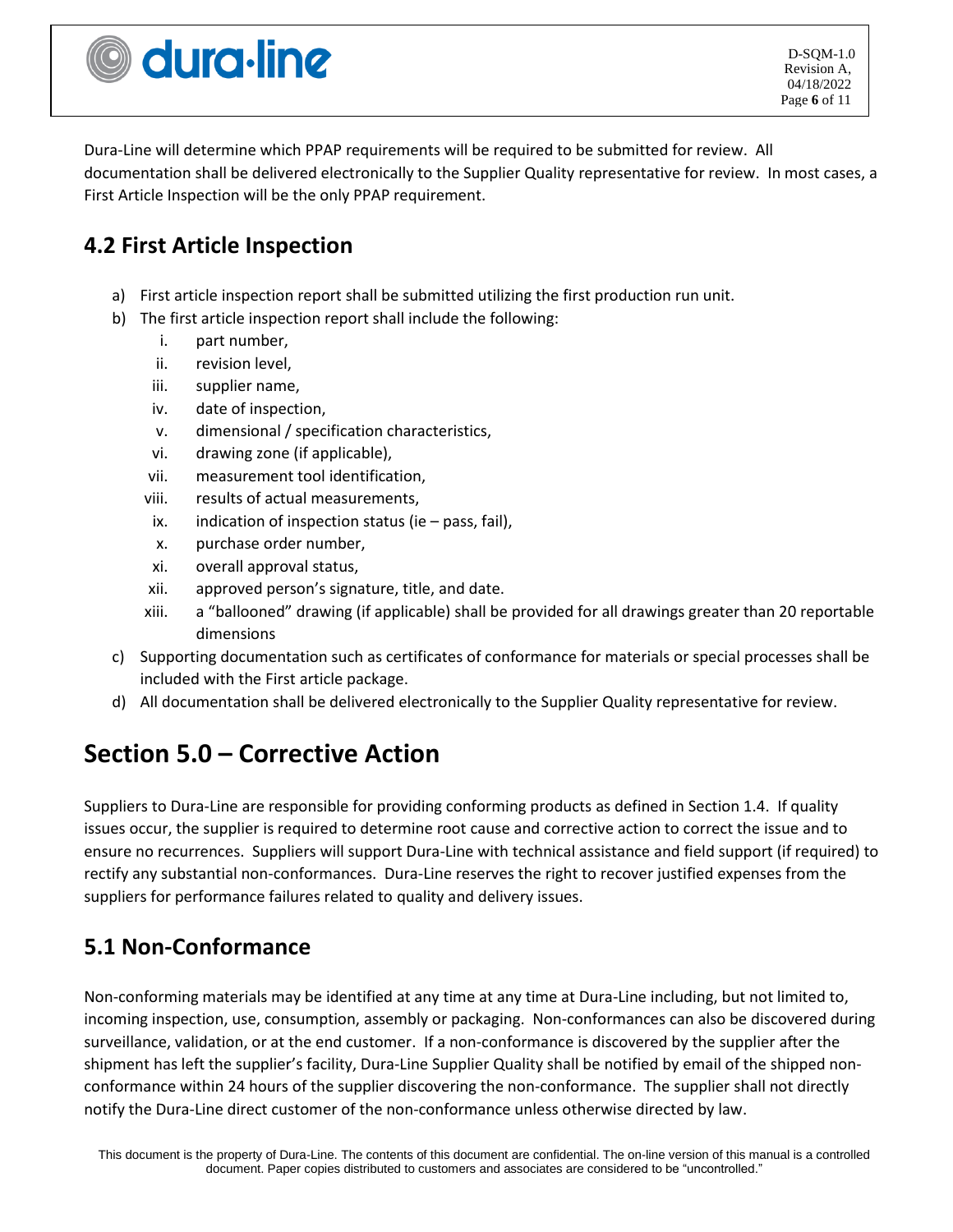Suppliers will be notified through a Supplier Corrective Action Request (SCAR) upon detection of non-conforming material. Non-conforming material discovered at Dura-Line may be handled in the following ways at the discretion of the Dura-Line facility:

- a) Rejected entire lot rejected and returned to supplier
- b) Sorted, screened, or reworked to be completed at Dura-Line facility. Supplier resource(s) and or third party may be required to support.
- c) Accepted via Deviation material will be placed on hold within Dura-Line until deviation approval (see Supplier Deviation Request section)

# **5.2 Supplier Response**

Supplier must take immediate action upon receipt of a SCAR.

- a) Supplier shall acknowledge receipt of the SCAR within 24 hours.
- b) Supplier shall provide a containment plan within 48 hours of the receipt of the SCAR.
- c) Supplier shall provide a short-term corrective action plan with timing to replace non-conforming material with conforming material within 72 hours of the receipt of the SCAR.
	- a. Approved subsequent shipments should include identification of certification so Dura-Line can easily identify the certified defect-free shipment.
- d) Supplier shall perform an in-depth root cause determination (tools to be considered for use are: 8D, 5Why, etc).
- e) Supplier shall implement a robust corrective action to prevent reoccurrence. The root cause and corrective action shall be submitted on the SCAR by the required due date. If the corrective action will not be fully implemented by the required SCAR due date, the corrective action plan with applicable dates shall be submitted. The SCAR will remain open until all corrective actions are in place.
- f) A disposition regarding the suspect or non-conforming material (ie scrap, return, rework) must be communicated by the supplier within 5 business days of the receipt of the request. If no communication is received, Dura-Line will disposition the material. When dispositioning suspect or non-conforming material, the supplier shall ensure that no quality compromises will be made. A Return Material Authorization (RMA) must be processed within 5 business days for all non-conforming material.

Dura-Line reserves the right to conduct verification of corrective action at the supplier and/or supplier sub-tier's facility to assess the effectiveness of the corrective action.

# **5.3 Cost Recovery**

Dura-Line reserves the right to recover costs incurred due to quality issues on purchased product. Dura-Line reserves the right to levy a nominal charge to the supplier for each SCAR to offset these costs.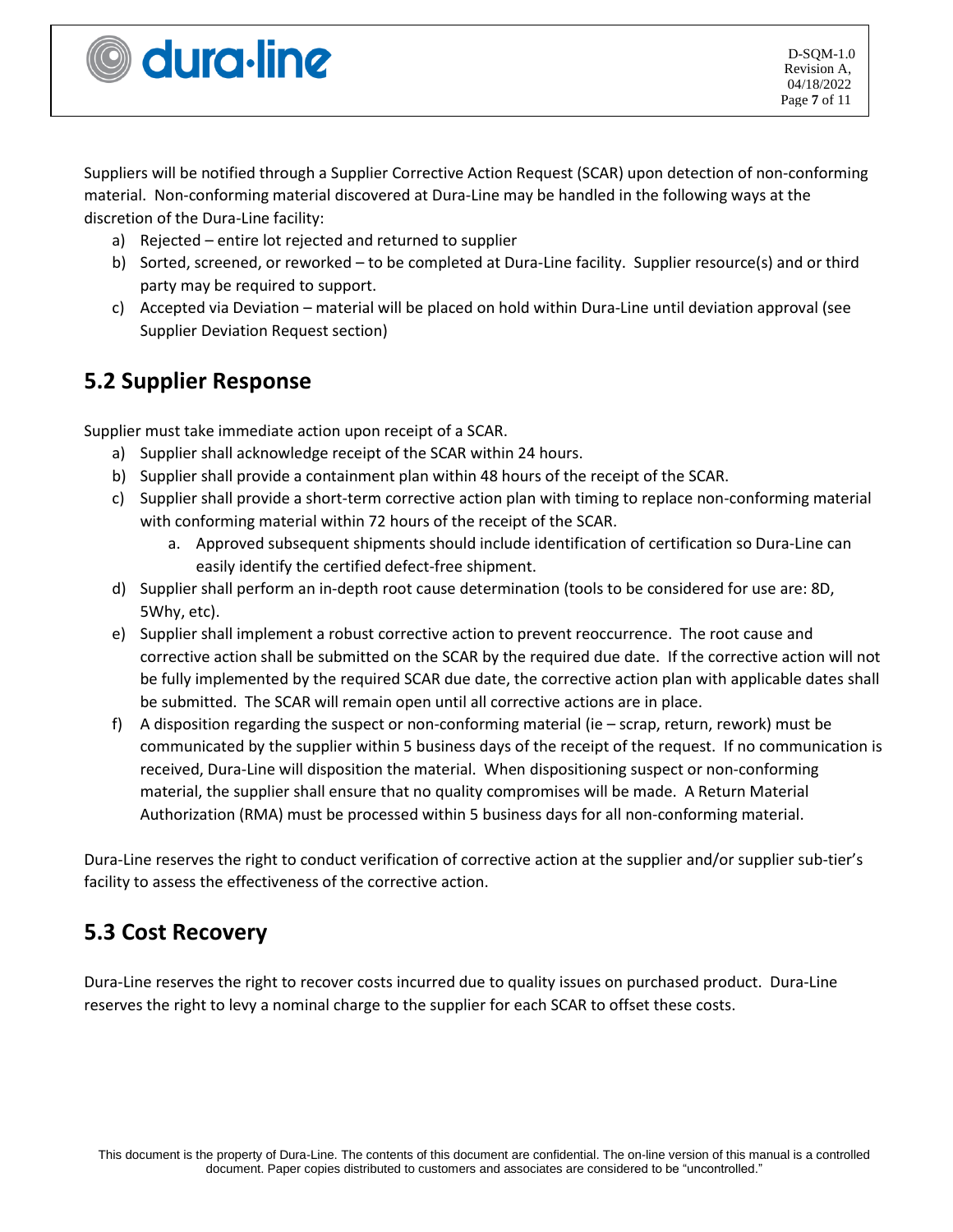# **Section 6.0 – Supplier Deviation Request**

The supplier shall notify the Dura-Line Procurement representative as well as Supplier Quality representative in writing as soon as they suspect the product to be shipped does not conform to design/material requirements.

- a) A request for deviation must be submitted and must include why the product deviated from specification (demonstrating un understanding of the root cause of the non-conformance).
- b) The deviation must be submitted for a known quantity.
- c) Once the quantity has been shipped by the supplier, no additional non-conforming product shall be shipped.
- d) A deviation extension can be requested if necessary.
- e) The supplier should supply the date, purchase order number, and/or lot number of the first shipment of product that meets all requirements.

Any supplier shipping product to Dura-Line prior to obtaining an approved deviation or after the deviation quantity has been reached, may be required to sort product at Dura-Line or have the product returned at the supplier's expense. If sorting is required to be done at Dura-Line due to production needs and the supplier is not able to provide support within the required timeframe, Dura-Line or a 3<sup>rd</sup> party will complete the sort and the supplier will be responsible for all charges incurred.

# **Section 7.0 – Change Control**

The supplier shall not, without prior written approval from Dura-Line, make any changes in product material design, process or material that could affect form, fit or function of the product being supplied. All proposed changes to supplied production materials must be properly documented and approved in writing prior to implementation. Part approval process resubmission may be required. Examples of proposed changes that require approval include (but are not limited to):

Process:

- Movement of production equipment
- Production machine/equipment changes
- New production equipment
- Manufacturing location changes
- Tooling transfer, refurbishment, repair, replacement, or additions
- Changes to product/material testing frequency or method
- Out-sourcing of current in-house operation or vice versa
- Changes that occur at sub-tier suppliers

Design:

- Construction or assembly method changes
- Change to optional construction material or method (including packaging)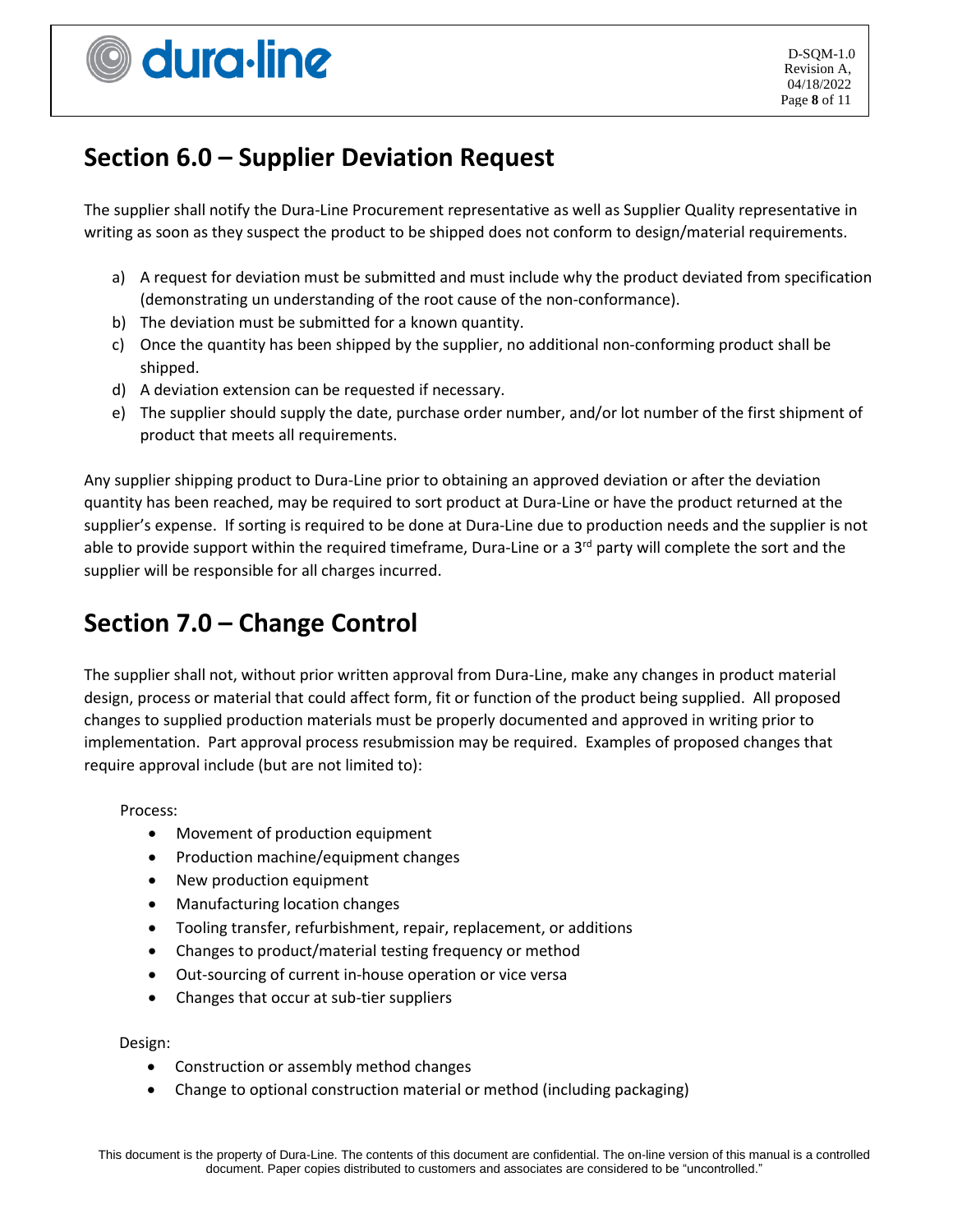

- Constituent material changes
- Constituent material sourcing changes
- Dimensional changes
- Aesthetic changes

# **Section 8.0 – Packaging, Labeling, & Handling**

# **8.1 Packaging & Handling**

All products/material shall be packed, packaged, marked and otherwise prepared for shipment in a manner which is (1) in accordance with good commercial practices unless otherwise specified in a particular manner and (2) adequate to insure safe arrival of the product/material. Damaged packaging causing suspected damaged product will be considered non-conforming and are subject to possible return or sorting/rework at the supplier's expense if deemed necessary.

The supplier shall ensure that all packaging is clean and free from debris, foreign materials, and damage. All returnable packaging/dunnage should be clean. If returnable packaging is not clean, it may be subject to rejection upon receipt.

In shipments that contain multiple part numbers, each part number shall be separately packaged and labeled for ease of receipt at Dura-Line.

# **8.2 Labeling**

The supplier shall mark each container, box or pallet with necessary lifting, handling, and shipping information. Suppliers are responsible to ensure packaging is sufficient to protect material from shipping damage (nicks, dings, bends, scratches, etc). The supplier shall also assure all packaged items are permanently and legibly identified. Each shipment shall be marked with Dura-Line part number, quantity, lot number and/or date code, Dura-Line purchase order number, and any other specified requirements as applicable.

### **8.3 Documentation**

A packing list and certificate of conformance shall accompany each shipment and shall be attached to the carton exterior in a shipping envelope. The certificate of conformance shall provide assurance that work on each part number in the shipment has been performed in accordance with Dura-Line's requirements. The certificate of conformance may be a separate document or be included in the packing documentation.

The packing list must contain:

- Dura-Line purchase order number
- Dura-Line part number(s)
- Part description(s)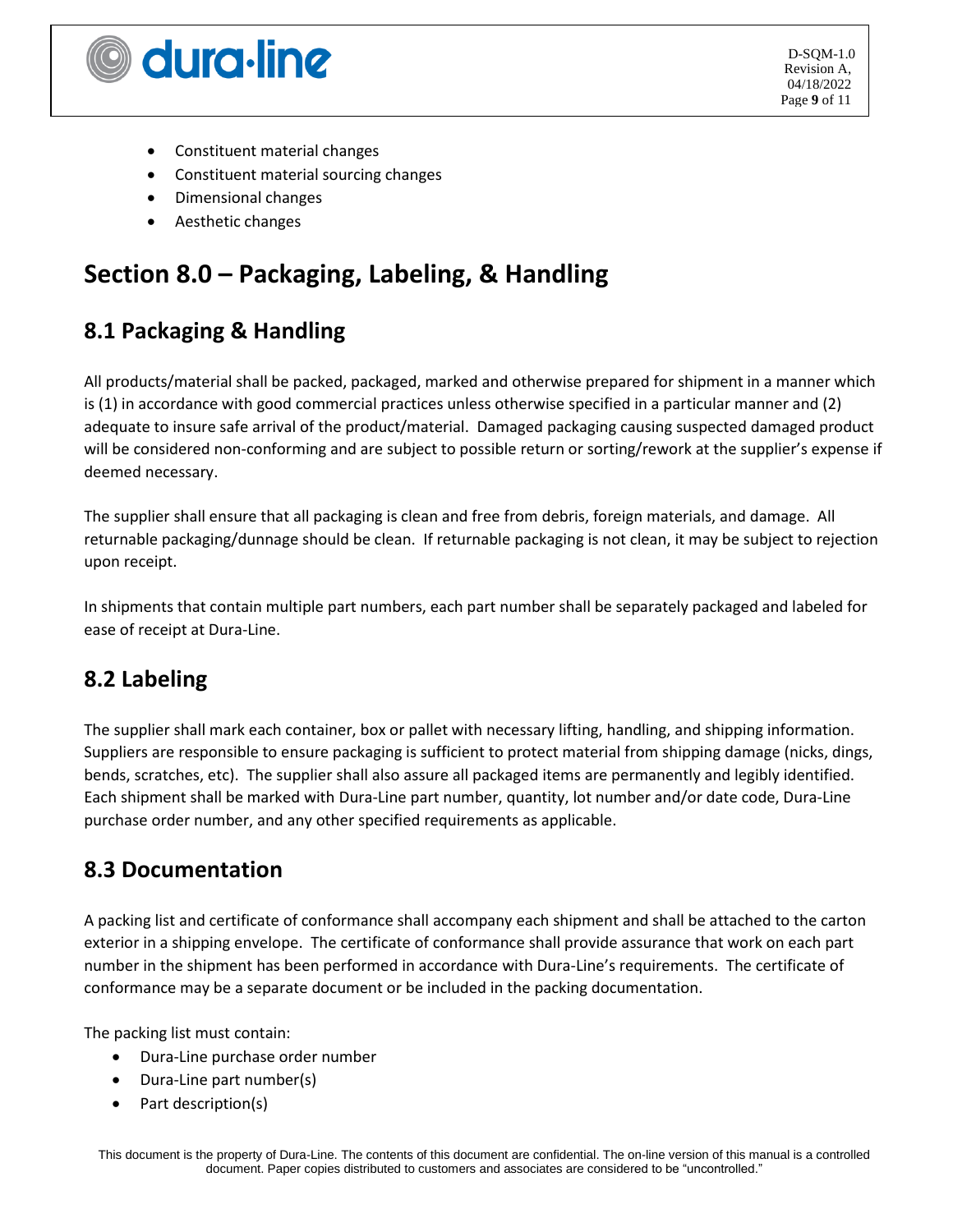

D-SQM-1.0 Revision A, 04/18/2022 Page **10** of 11

- Supplier name
- Quantity (if multiple part numbers qty of each part number must be listed)

The certificate of conformance must contain:

- Dura-Line purchase order number
- Dura-Line part number(s)
- Quantity (if multiple part numbers qty of each part number must be listed)
- Lot number and/or date code
- Conformance statement: "Materials and processes used to produce the item(s), components, parts, material, described on this Purchase Order conform to all Purchase Order requirements, referenced specifications or special requirements."
- Signature and title of a duly authorized officer or Quality Control representative of the supplier

# **8.4 Shelf-Life Material**

Supplier shall identify the product and/or containers(s) of shelf-life material with the manufacture date or the expiration date along with special storage and handling conditions, in addition to the normal identification requirements. When the product is age control sensitive, a shelf-life certification shall accompany each shipment. If not otherwise specified, a minimum 80% shelf life must be remaining upon receipt at Dura-Line.

# **Section 9.0 – Tier Supplier Management**

The supplier is responsible for the quality of their tier supply base and for ensuring that all items procured from its tiers conform to the SQM and Dura-Line's requirements. The supplier shall ensure that applicable provisions/requirements/specifications are flowed to their tiers including Quality System compliance. All tiers are also required to comply with Part Approval requirements. The supplier has ultimate responsibility to ensure product being supplied to Dura-Line meets all design requirements and/or standards. For critical or complex projects, Dura-Line reserves the right to request on site verification of tier supplier processes. In these cases, Dura-Line will work through the direct supplier to make arrangements.

# **Section 10.0 – Supplier Performance**

Dura-Line uses a Supplier Scorecard system to monitor supplier performance in various areas, including quality, on-time delivery, cost, and customer service. Scorecards are a tool for both Dura-Line and the supplier to identify areas of opportunity to improve performance. The scorecard may be used as a reference when making strategic decisions, thus it is important for suppliers to monitor their scorecards and take actions to address any areas that require attention.